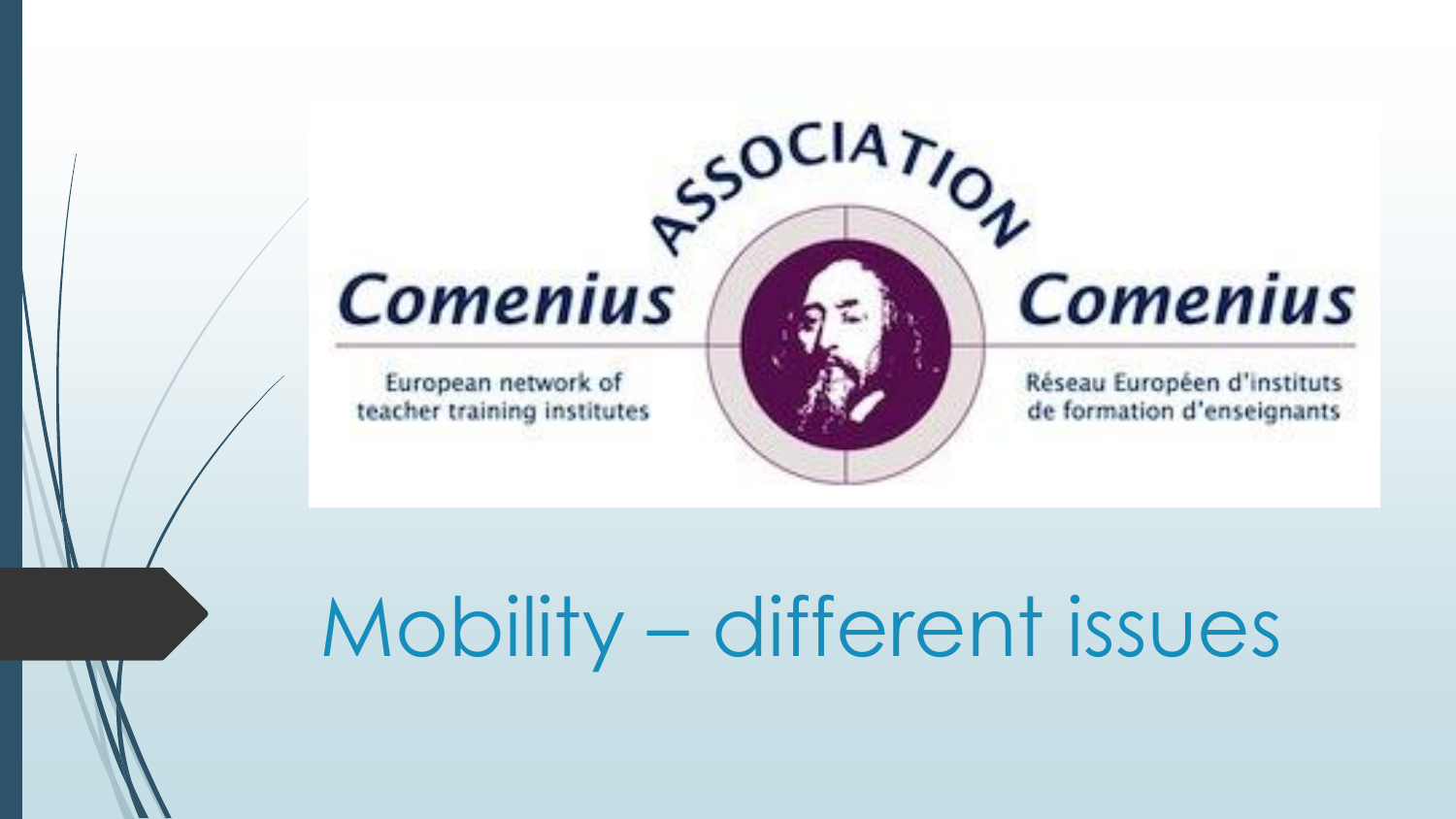## **Mobility**

 $\blacksquare$ **International weeks** Individual student mobility Staff mobility ■Other projects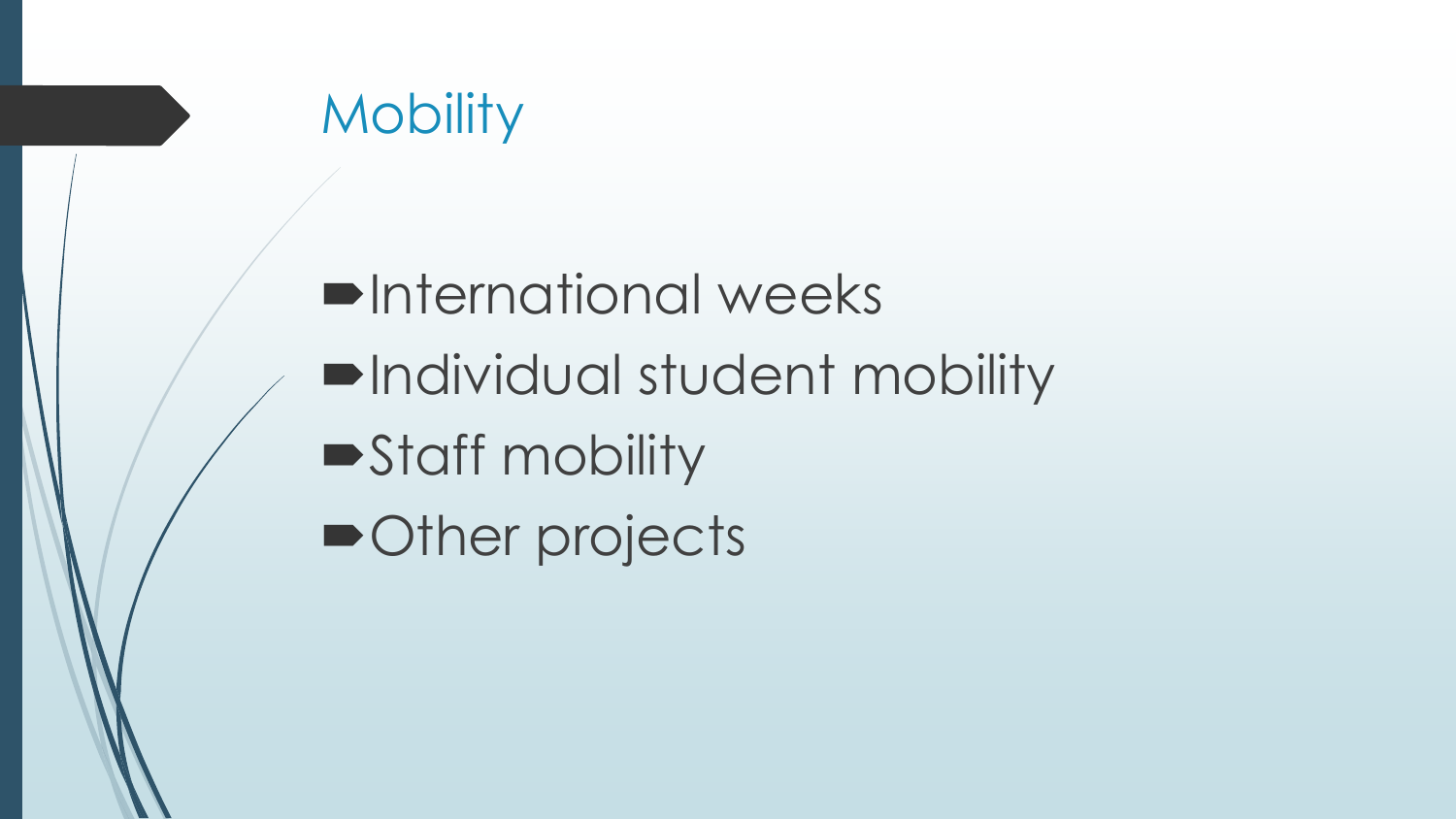

#### **Early communication**

## Before September, 15th everything online (description – application form)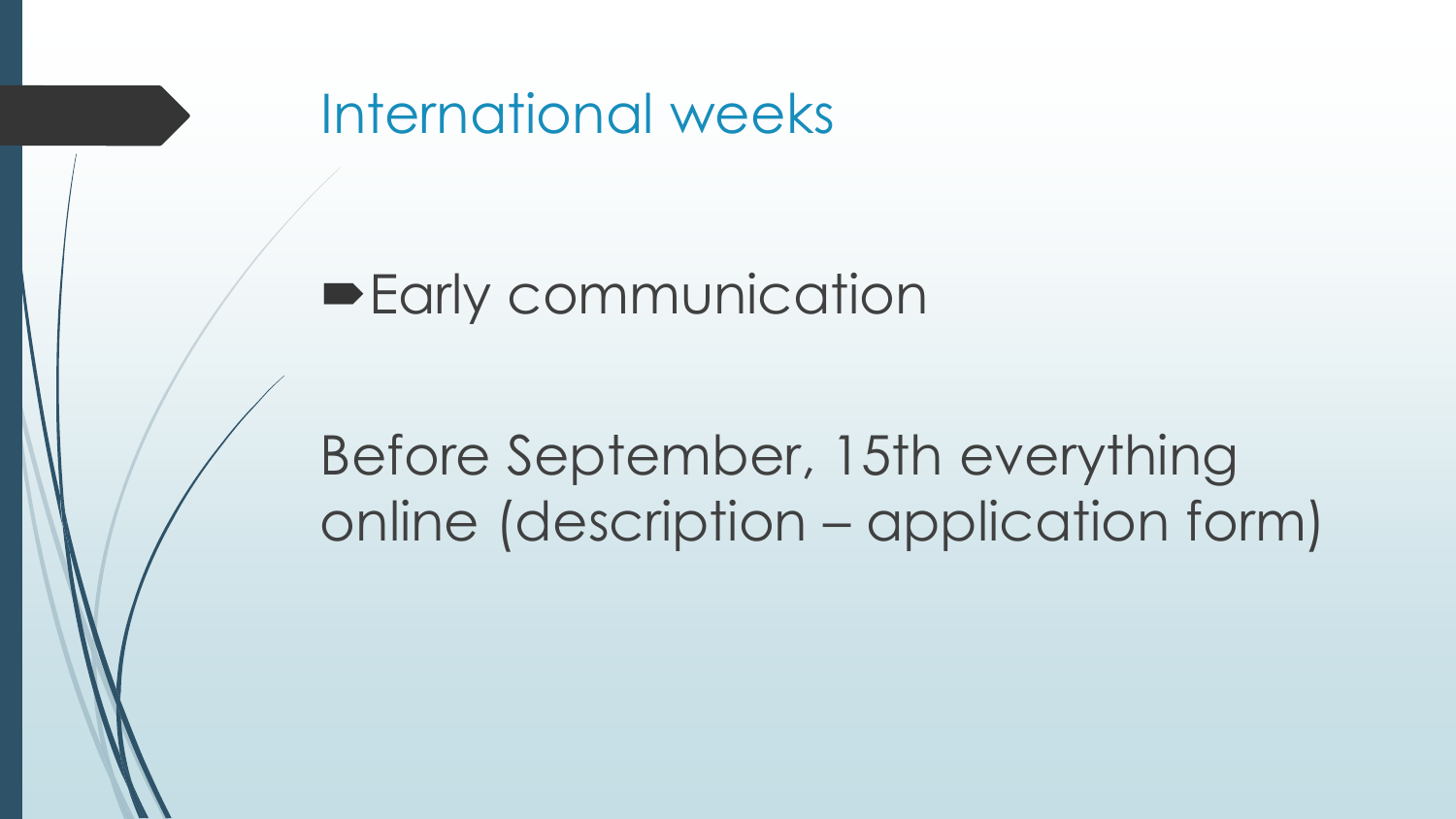International weeks

# What kind of information?

- **√Dates**
- Clear topic kind of activities foreseen  $\checkmark$  Costs for students + what they include
	- (accommodation / meals / transport)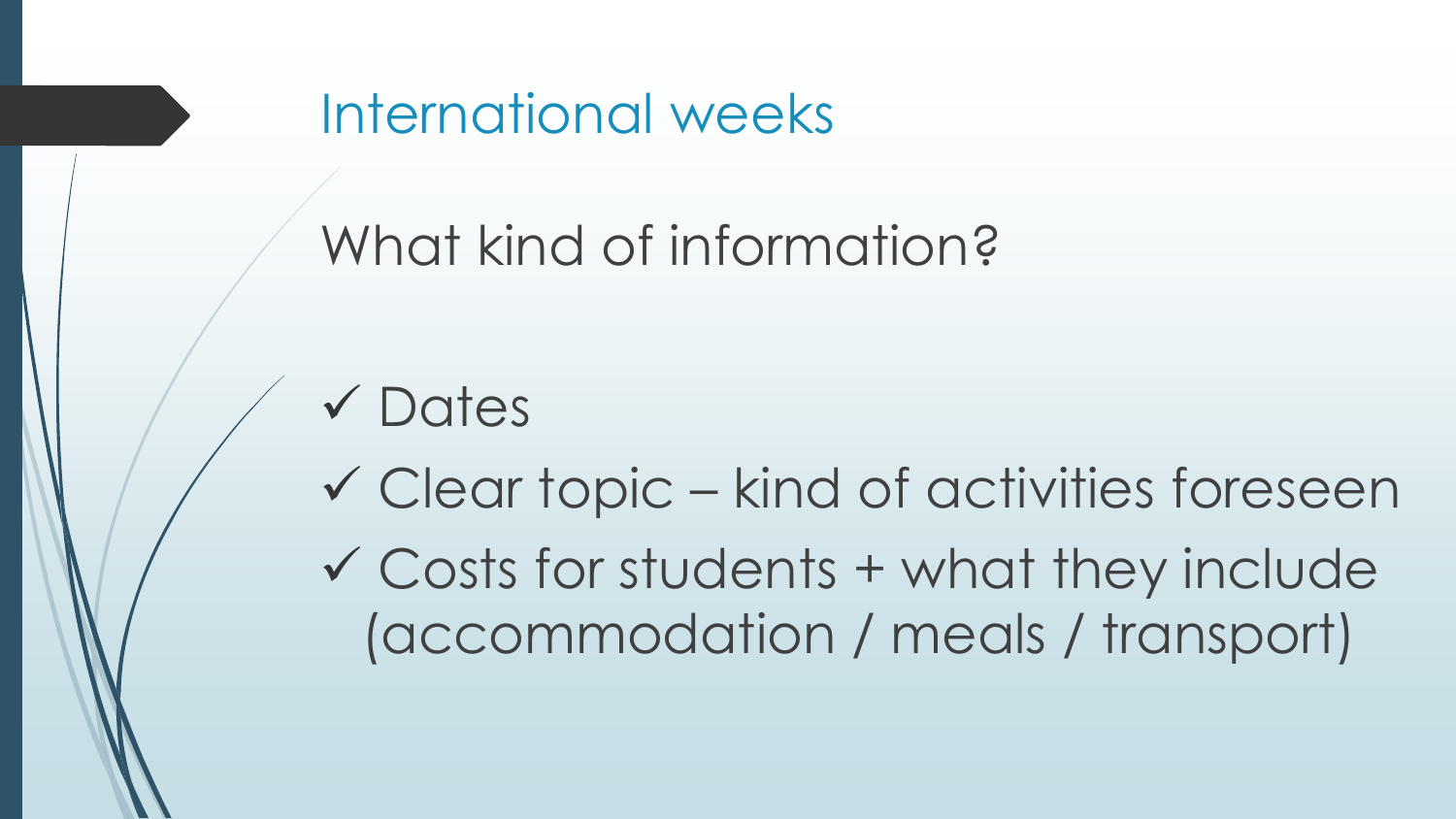

**Delanguage requirements** - active participation - communication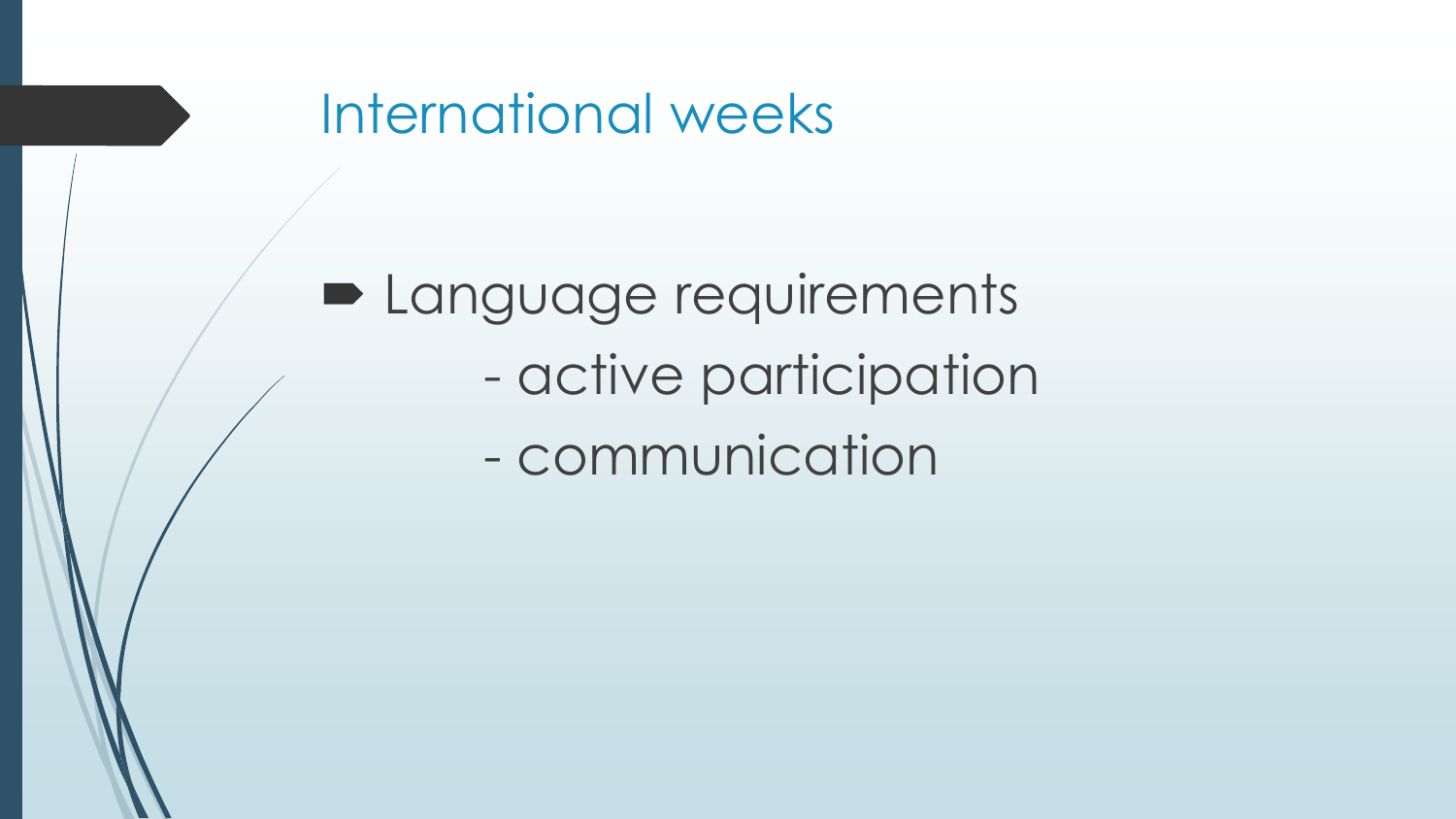

Communication about changes, withdrawals, changes in dates of arrival / departure

Making students responsible of their decisions in our institutions

The international offices should be informed as quickly as possible.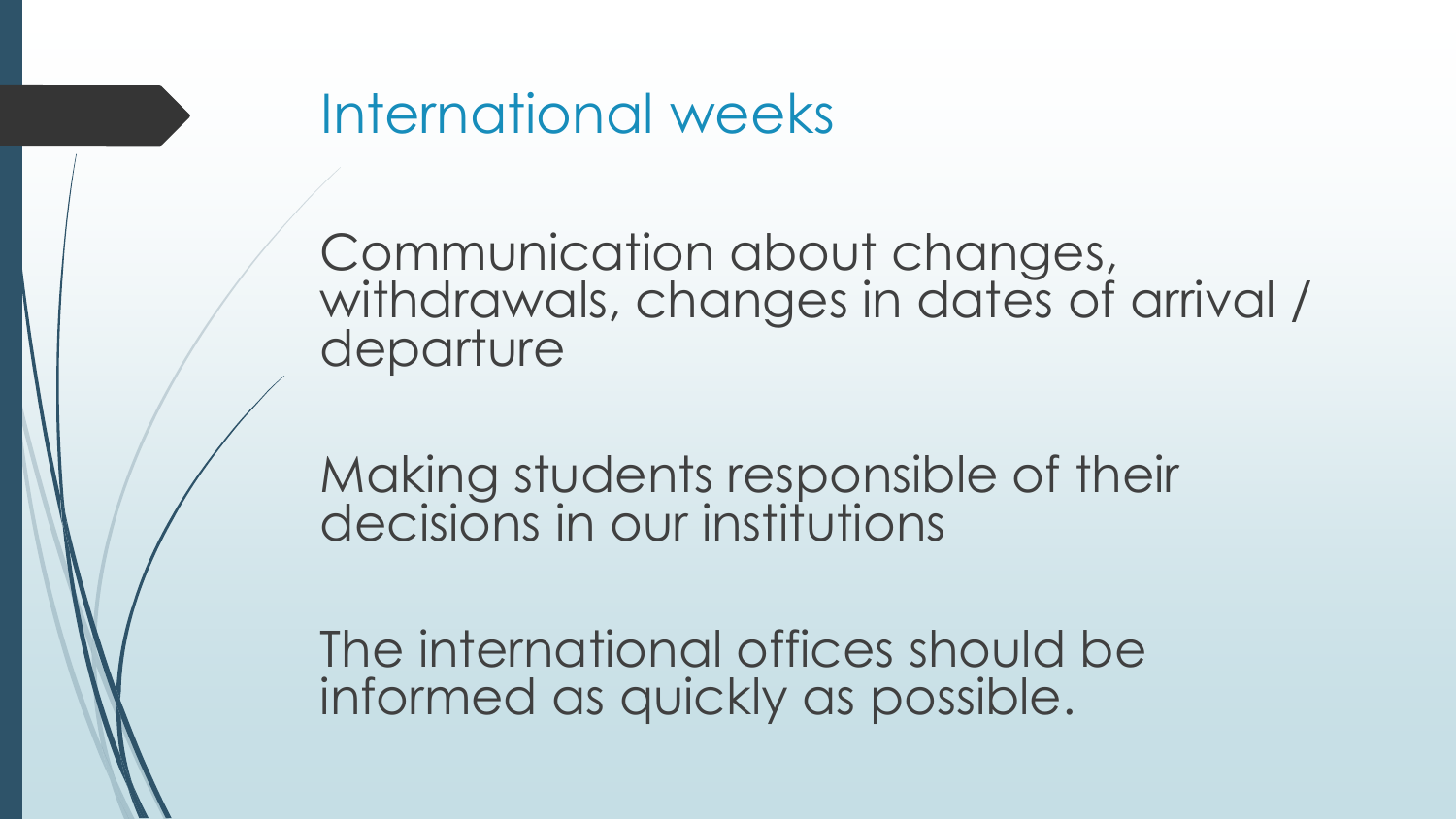## International weeks – Questions - Remarks

- Staff and / or students both? It should be clear somewhere for the members of the Association, so that teachers know if they are welcome.
- We could say immediately if we don't intend to send someone to a specific place.
- 20th November deadline for application forms (2 places normally reserved) – In December we can accept more.
- What can we do if students interrupt « without » reason? It is difficult, they won't get the credits, of course, but maybe we could ask for the reimbursment (it should be written on the application form).
- Need for credits? Recognition is important. But not everything can be measured in ECTS credits. Preparation / some assignement can be done.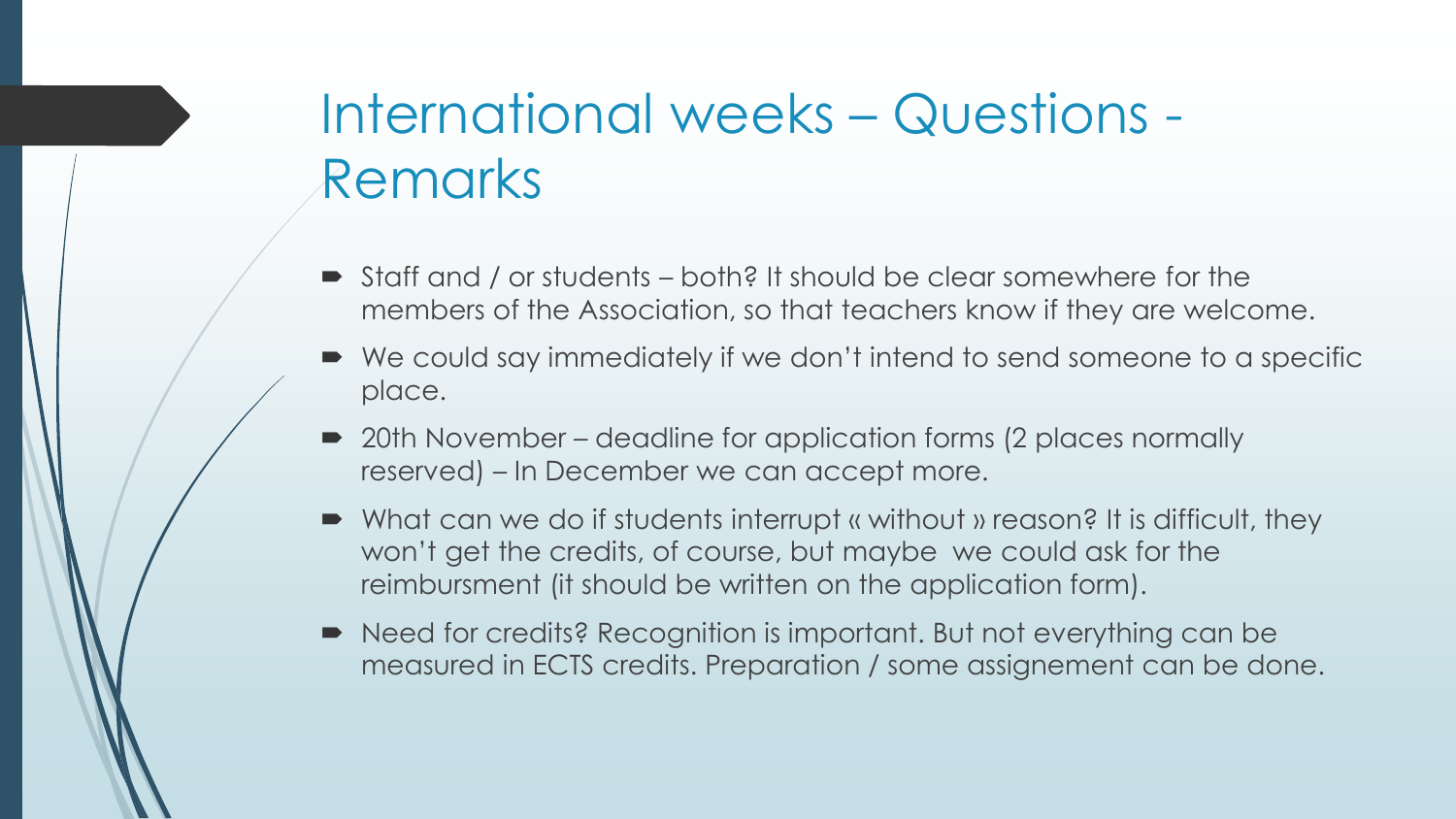## International weeks Success stories

- Inviting foreign teachers for home students
- Lausanne The topic is the key + the classroom visits (e.g. interview teachers)
- Santarem international week for students + teachers STT / STA grants
- Stavanger: they think of possibility for students to come on their own just for practice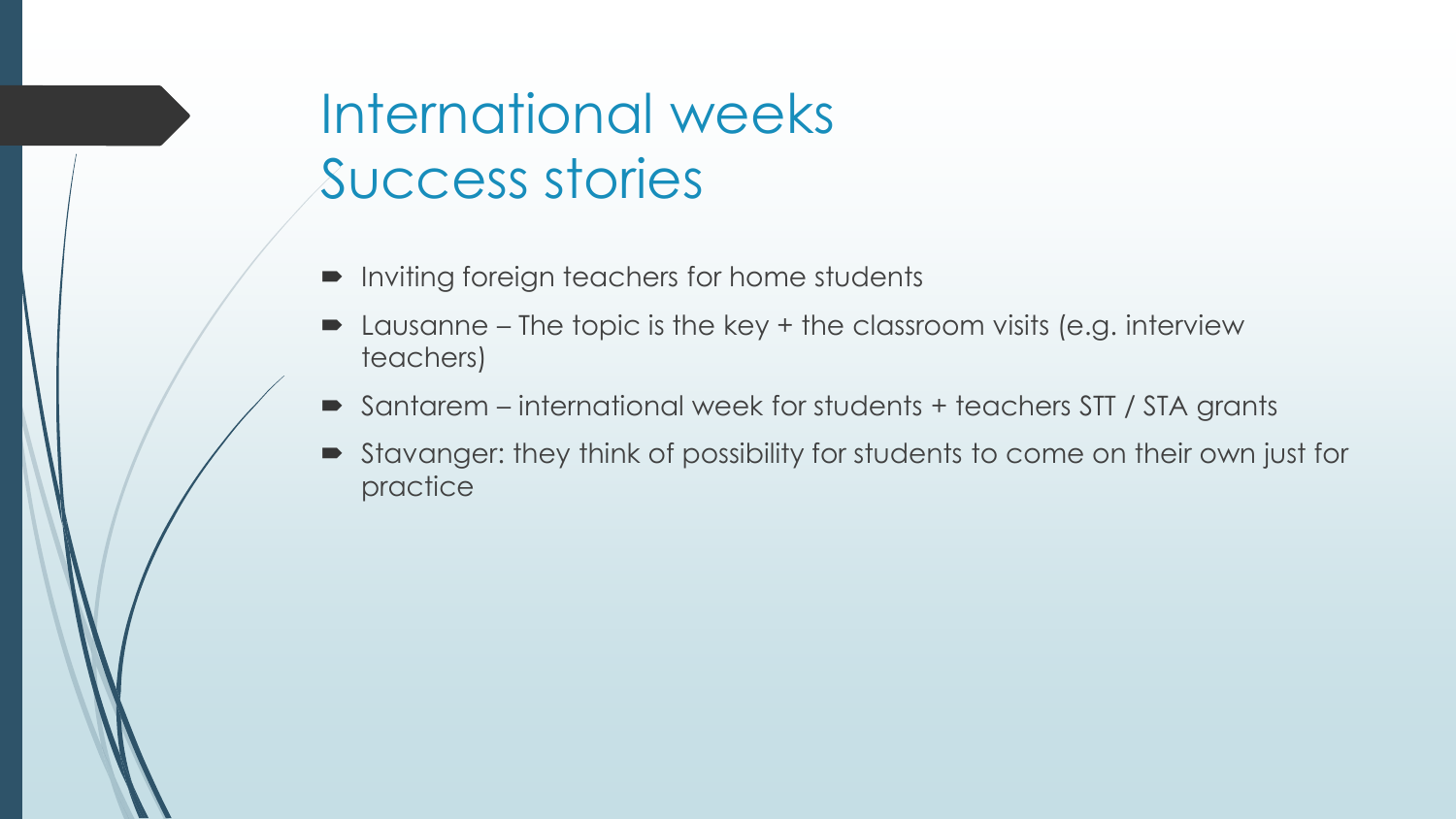## International weeks Success stories

- Stavanger: Module : Comparing education systems, the international week is the last week for them, they are collaborating throughout the week with the incoming students, who are taking care of.
- S-G: introductory week for Erasmus students at the same time + German students – nice mix
- Gävle workshop mixing different groups of students, Swedish students
- Mechelen Drama + mix + performing in schools
- Namur
- LLN invite the staff of the college (internationalisation@home for some colleagues – springboard to go abroad later on) – invite partners from other institutions as well / go and visit associations outside the school system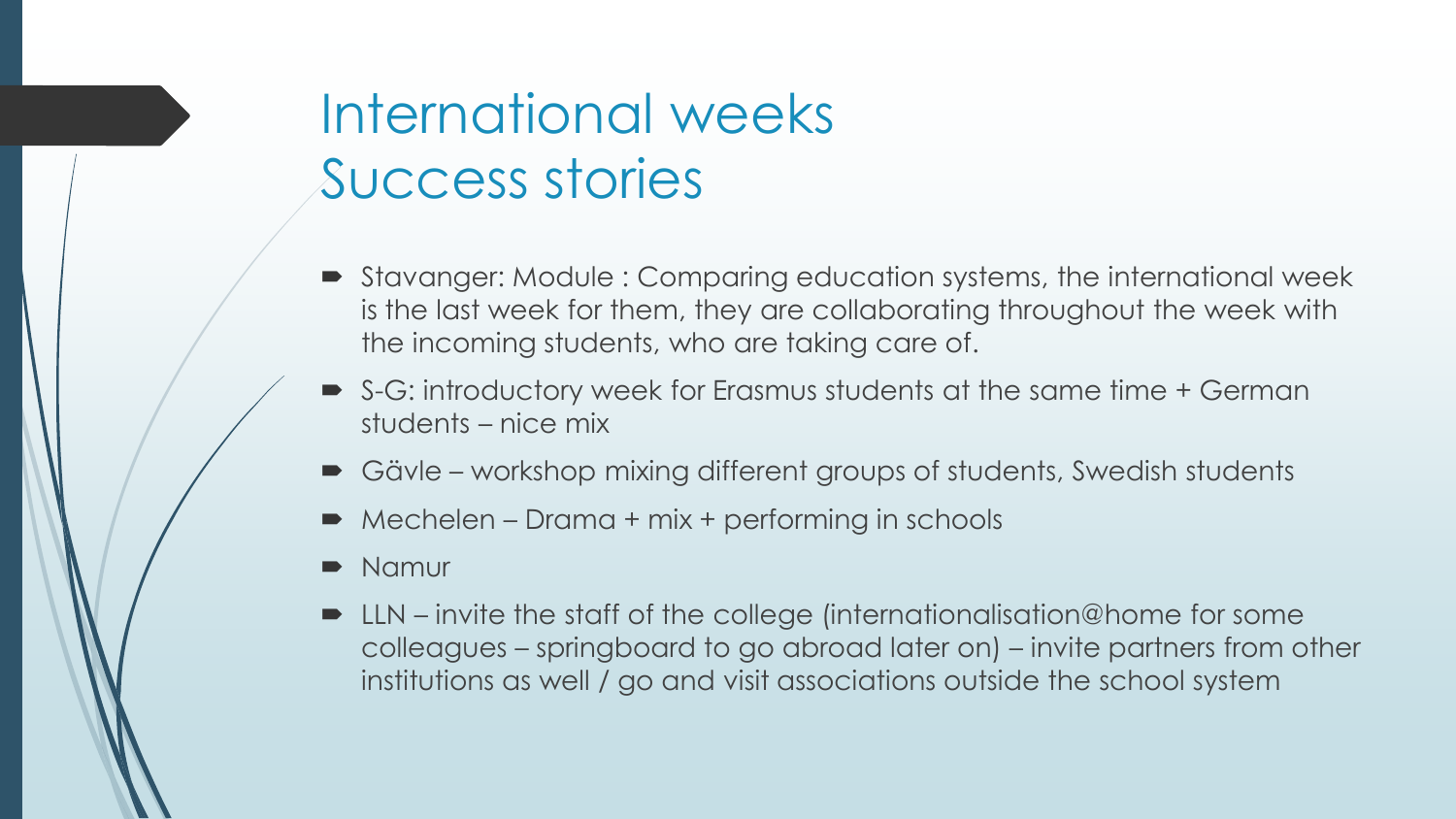## International weeks Perspectives - suggestions

- Ghent Artevelde Hogeschool focus on primary school topic: gender 27th – 30th January (200 of their students will attend this week – compulsory) – students will work in teams – role plays – at the end of the week they'll present their policies
- Ghent June sg for social educators
- Ghent November pre-school staff week
- Ghent they are looking for international speakers on gender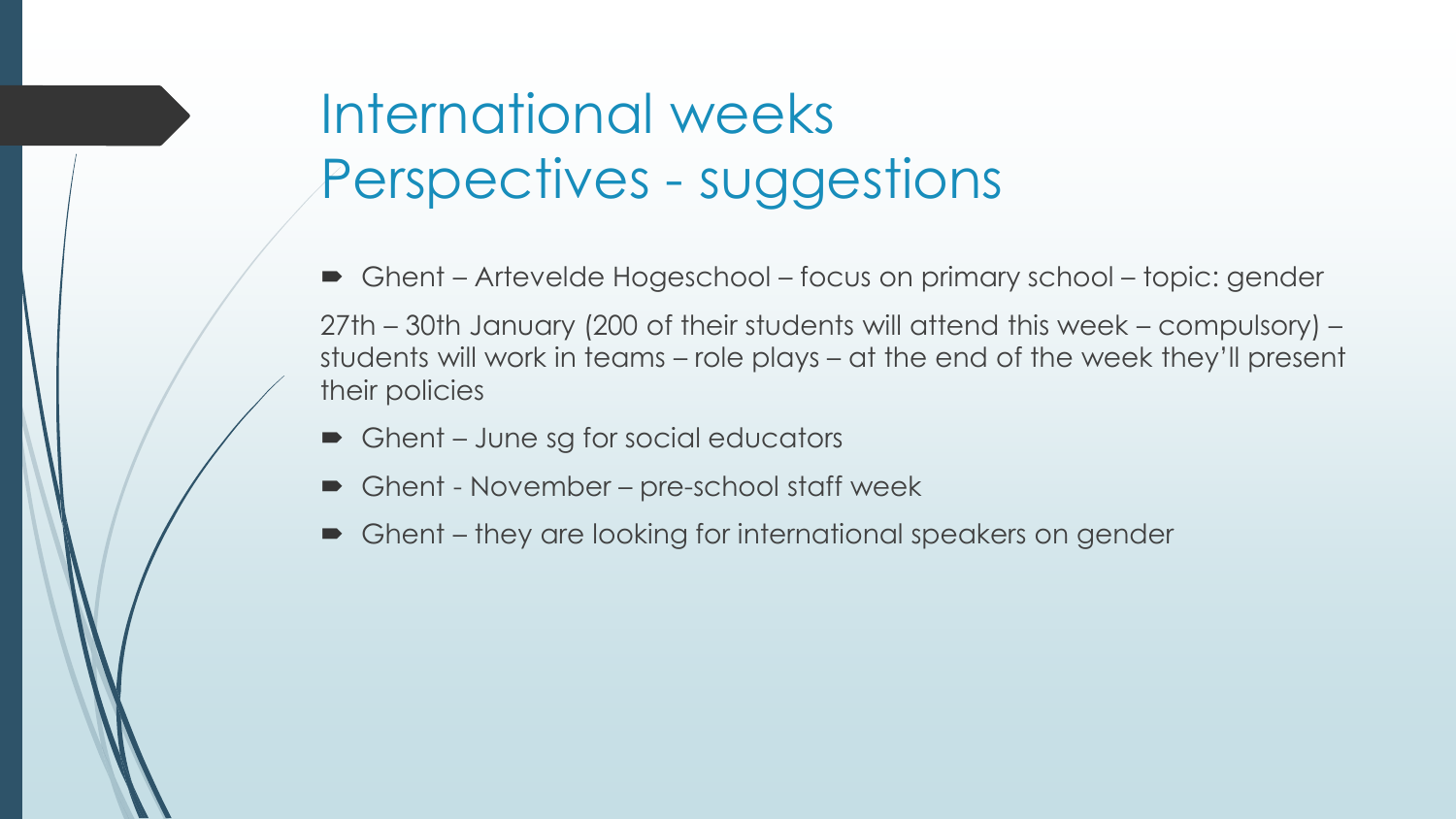■ Communication about different possibilities

- Erasmus module (Erasmus students only)
- Mixed module (Erasmus and home students)
- Mixed module (part of Erasmus module and part of home curriculum)
- Home curriculum Inclusion
- **Practice only**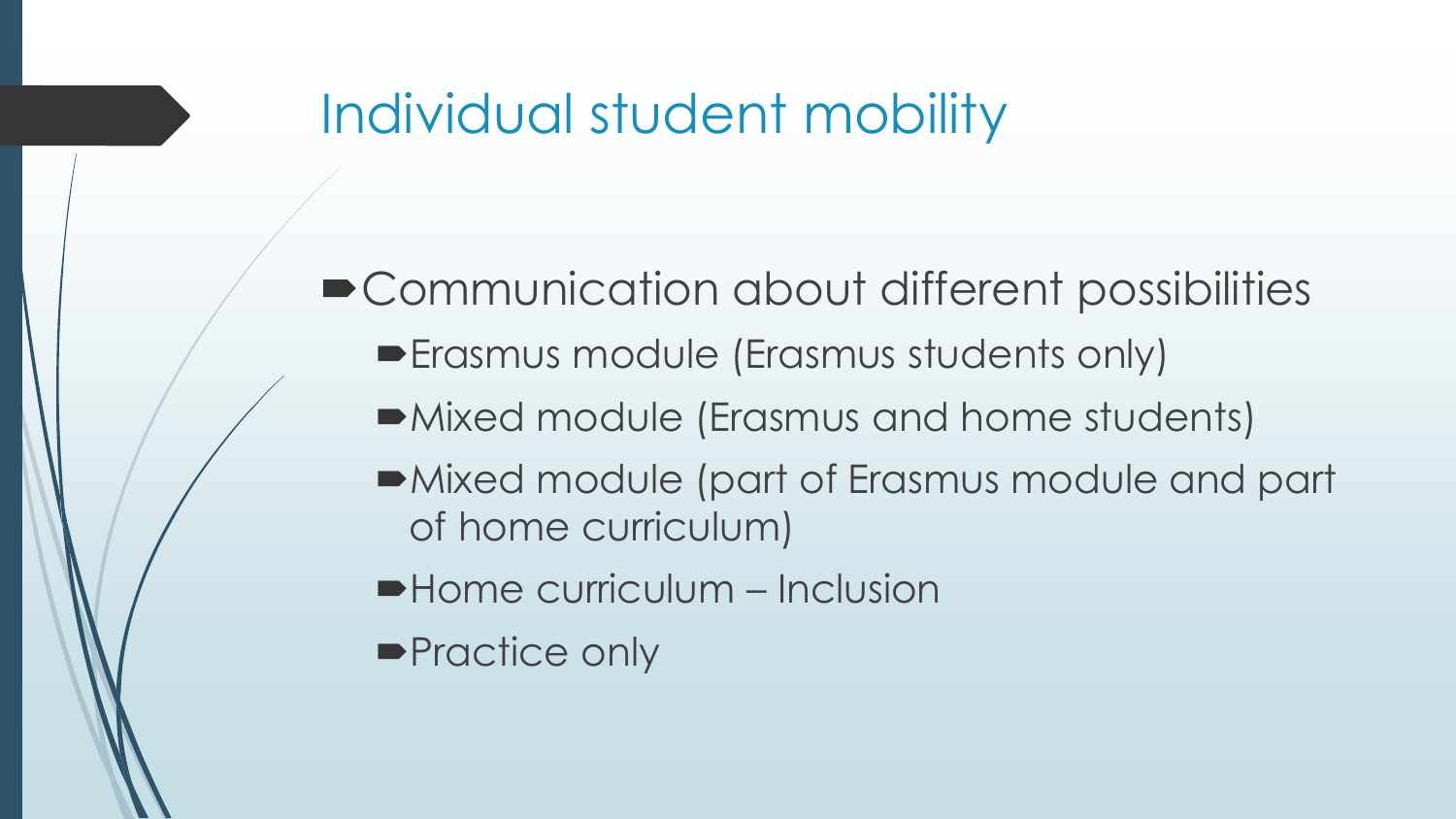#### ■Practice – School placement

- What? Conditions
- $\blacksquare$  How long?
- Number of periods?
- Autonomy?
- Sending institution should also be clear about expectations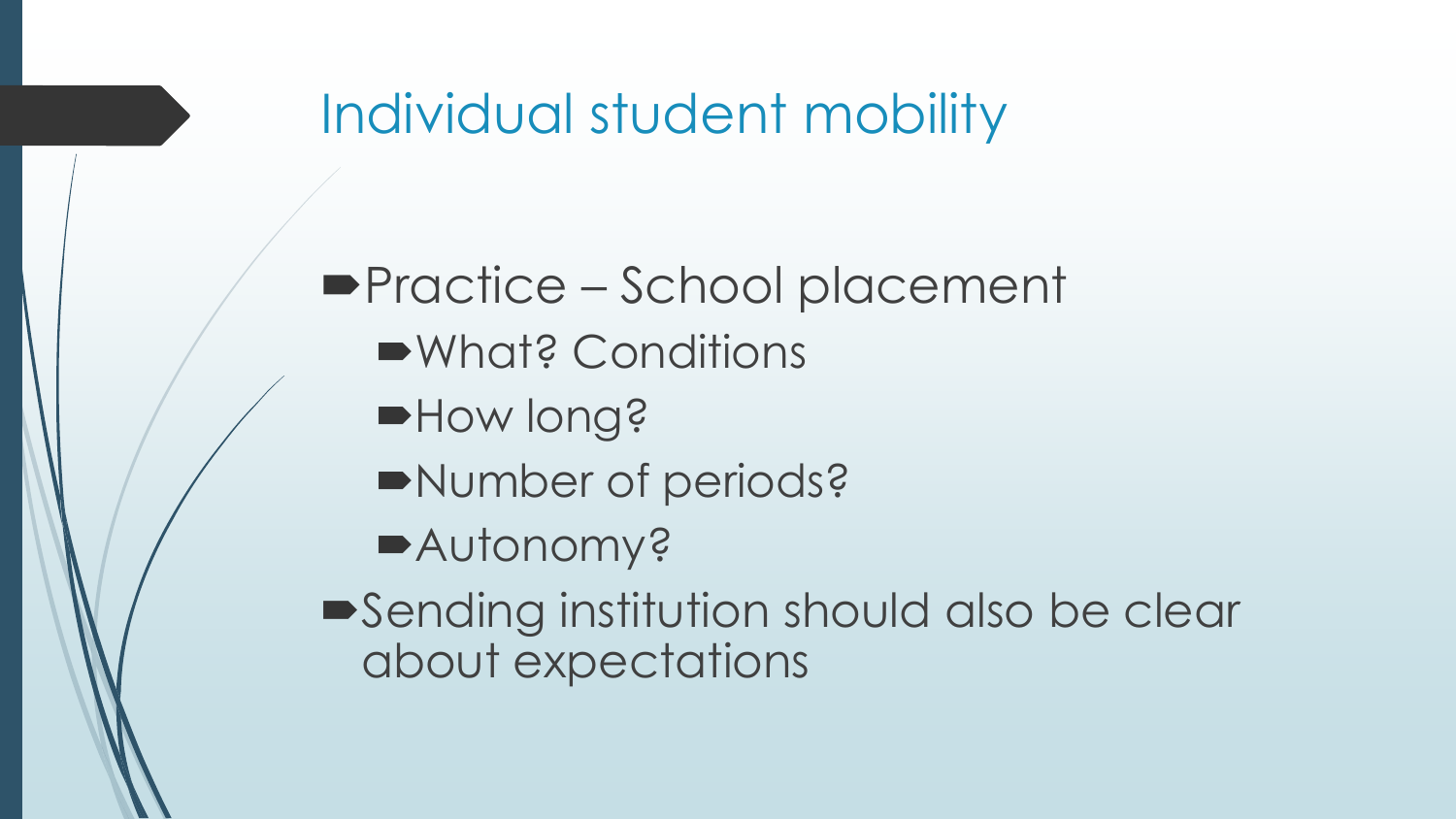#### **Calendar**

■ Any flexibility (to be discussed from the start)

#### **Evaluation**

Marks needed or not / (Do not) pass sufficient or not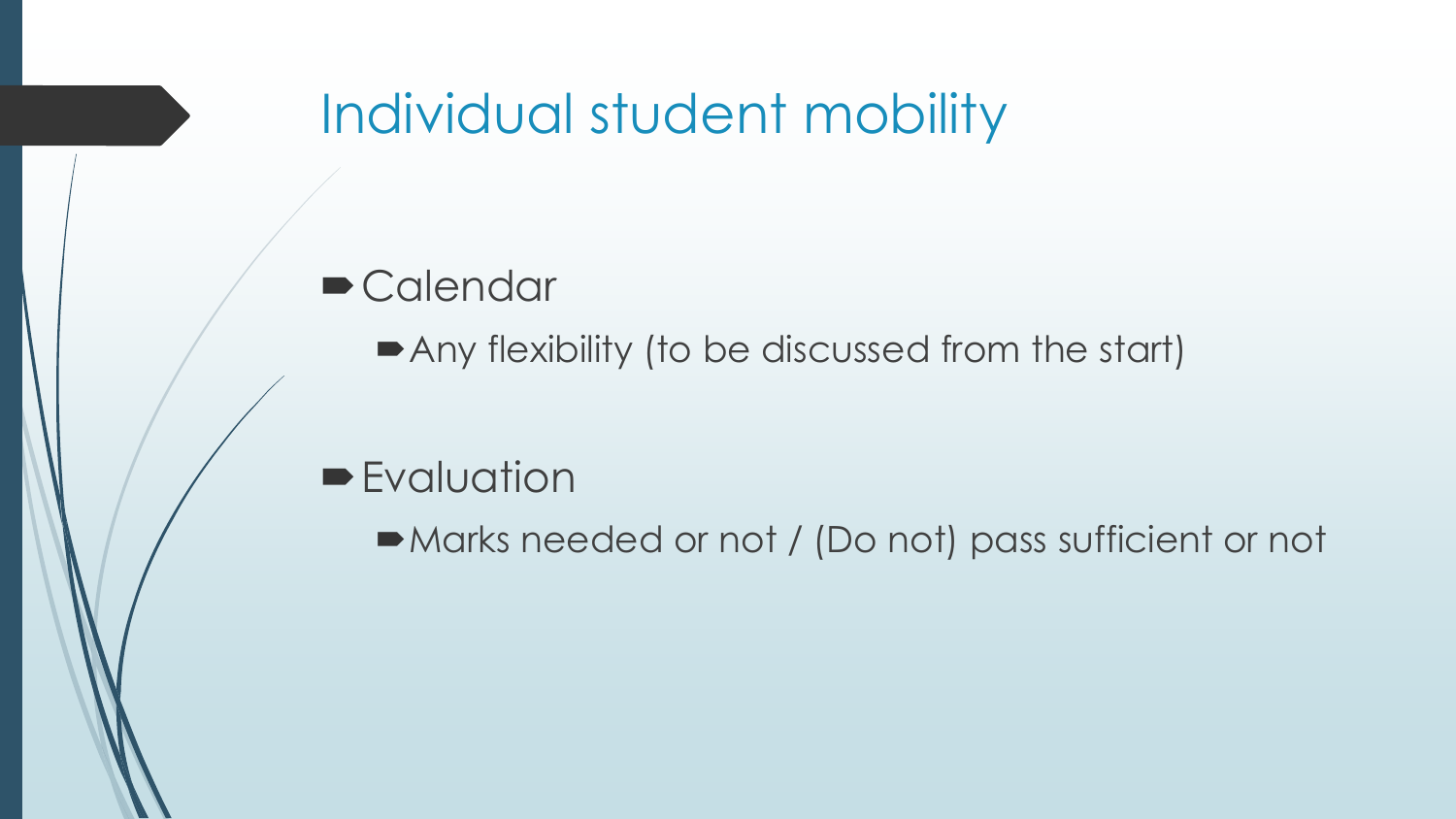Individual student mobility Perspectives - suggestions

- English module APOR VILMOS VÁC
- **English module Lausanne (HEP)**
- English module Louvain-la-Neuve (Leonard de Vinci) and Namur (HENALLUX)
- English module Namur social work
- Ghent (Artevelde) Bridges in Education
- UCSYD modules in English
- Schwäbisch-Gmünd brochure available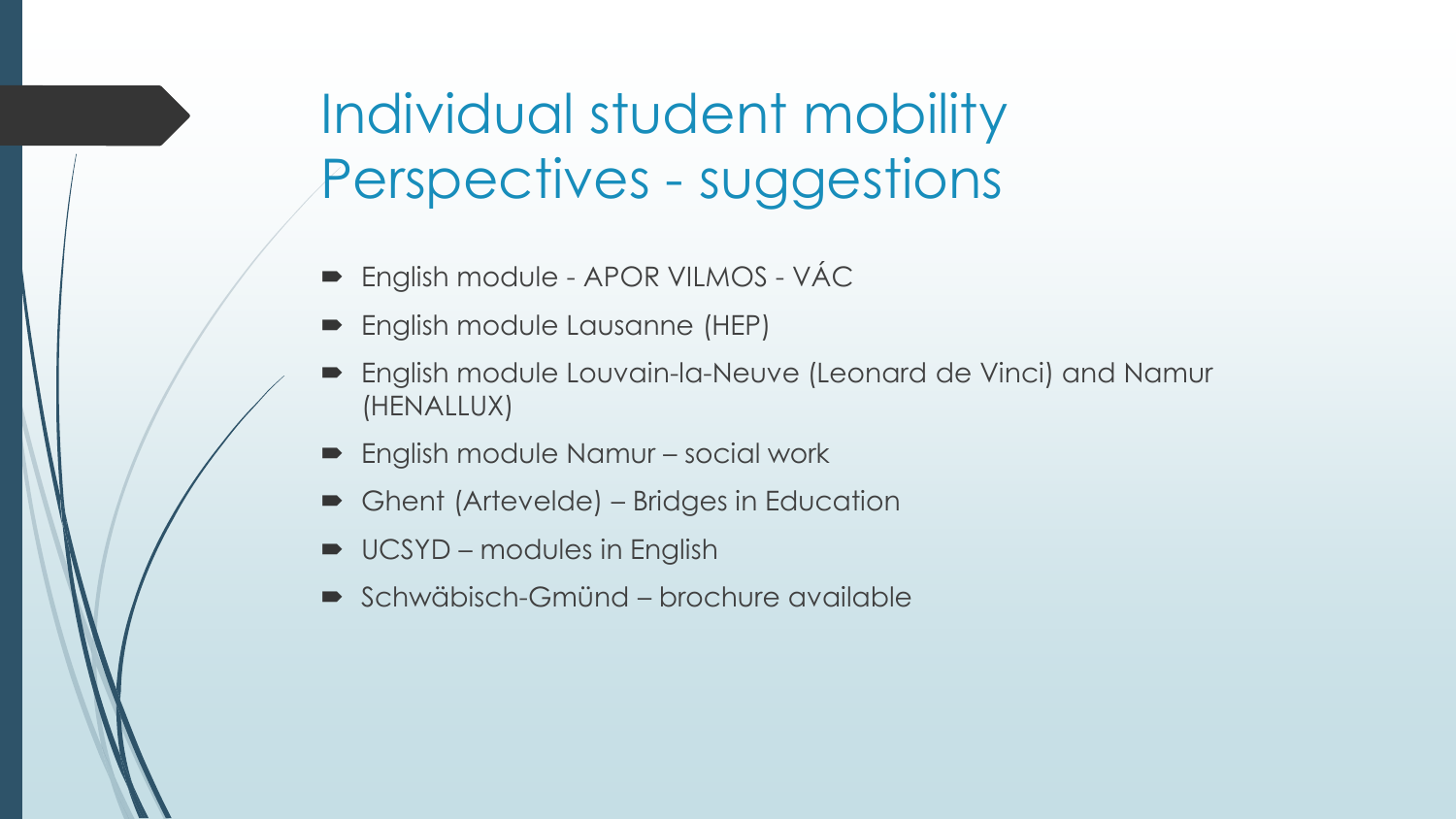- Sending institution should also be clear about expectations
	- for practice
	- for academic work as well

!! Language requirements when practice is requested

If practice only, it can be difficult for students to get involved with our students (in some places – one / two courses are compulsory to get included)

Kingston : provide tutorial support, e.g. for academic writing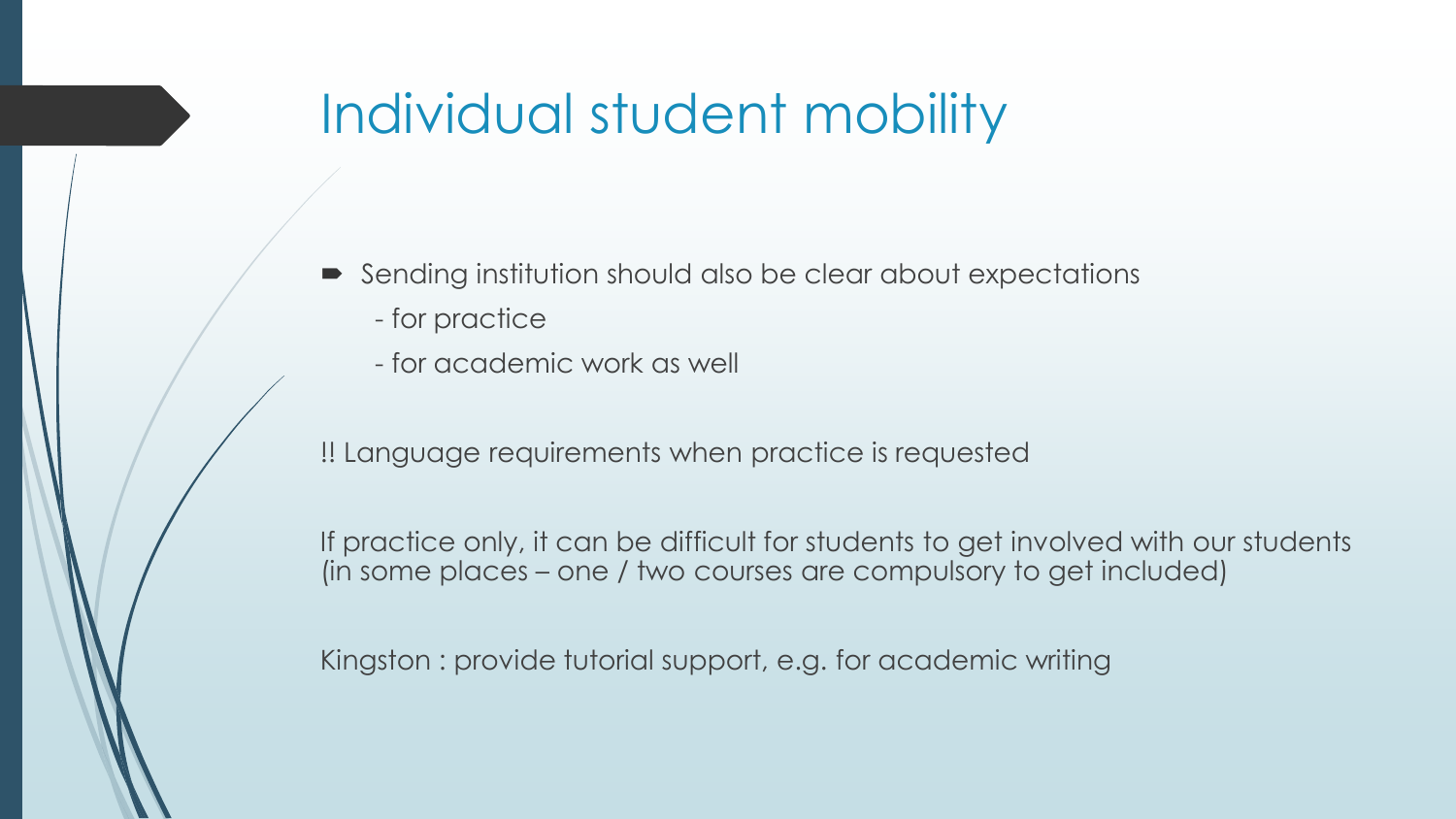# Staff mobility

#### Realistic demands

- Not too many but enough to be able to make a programme
- **Calendar**
- $\blacksquare$  Topics specific so that there is some added value, not too specific so that it can be included in existing curricula
- $\blacksquare$  Topics that interest both parts (guest and host)
- **-Language level**
- Stimulating mid-term and long-term collaboration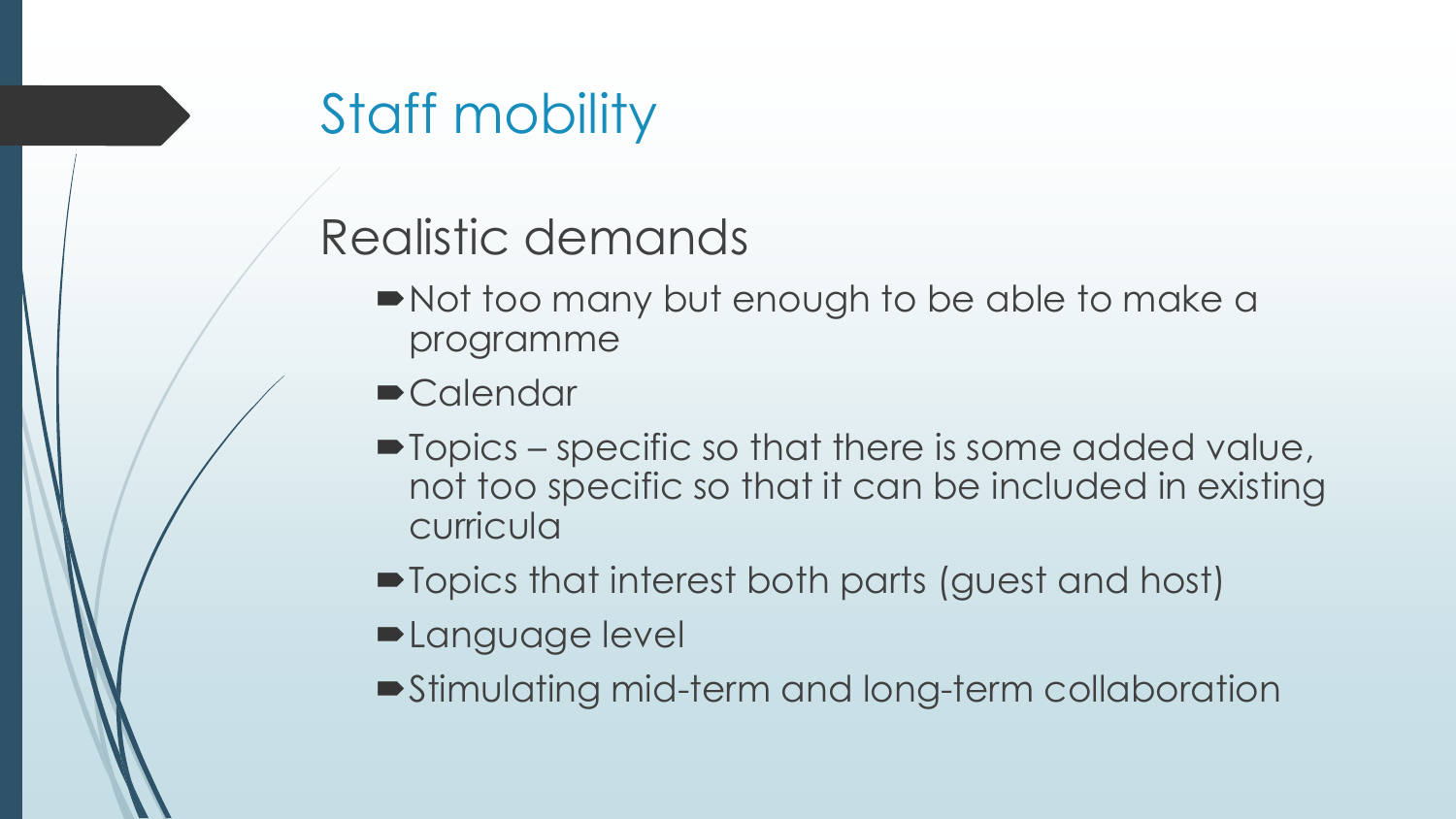## Staff mobility – success stories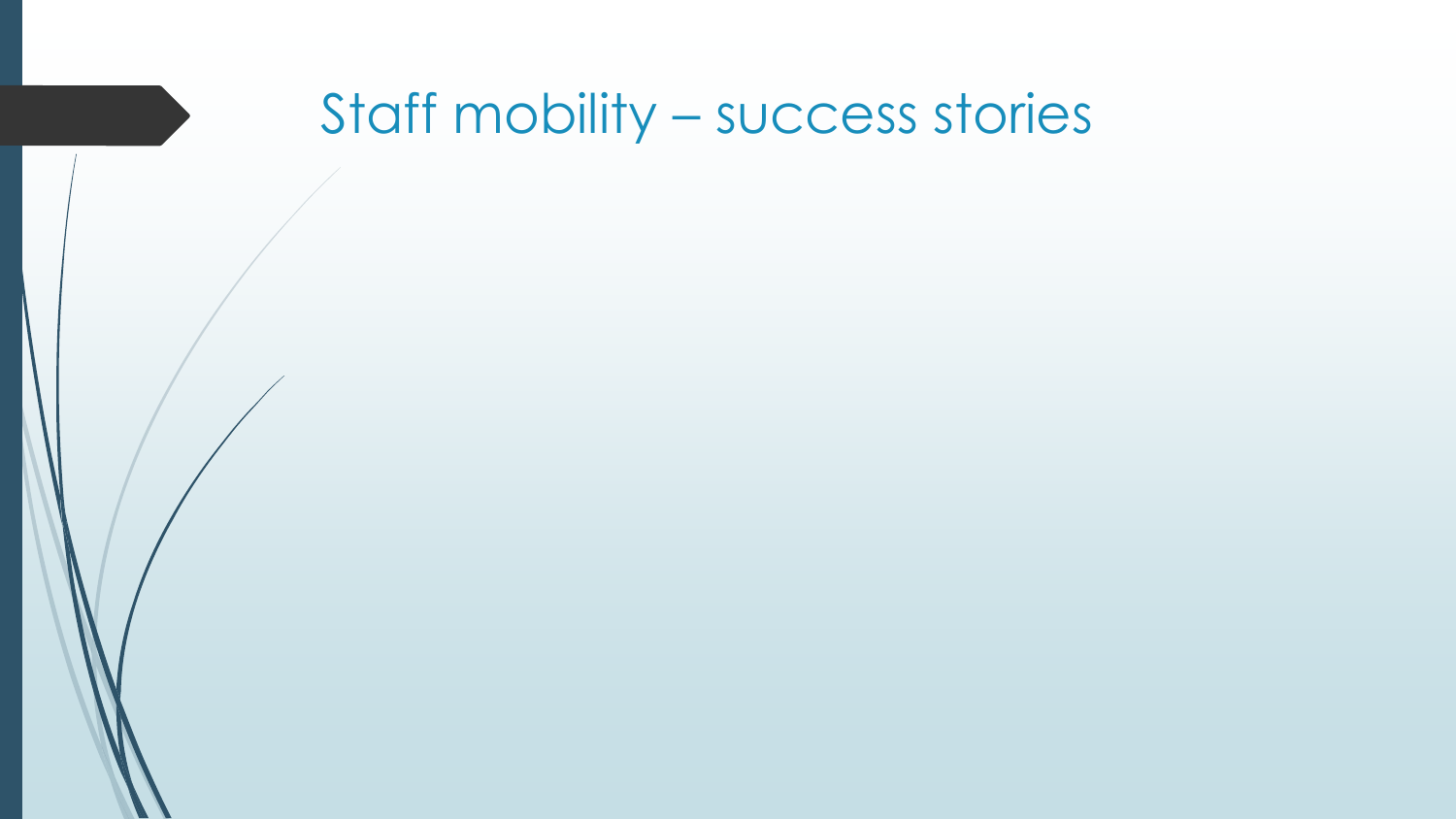## Staff mobility Perspectives - suggestions

- Difficult to organise international staff days when not many teachers come from abroad – Suggestion: stick to it even if not a lot of incoming, local would do it.
- Invitations very often someone asks to go to a place and asks for an invitation
- Send / receive offers and demands
- « List » strong points of different institutions so that the others would know more about the different profiles
- International Day, opens a variety of themes = internationalisation@home
- Raquel looking for people PE, inclusive education (for the international week in March)
- Graz asked for all the demands to come in the same week (all departments), easier to organise, also for people to be better cared for.